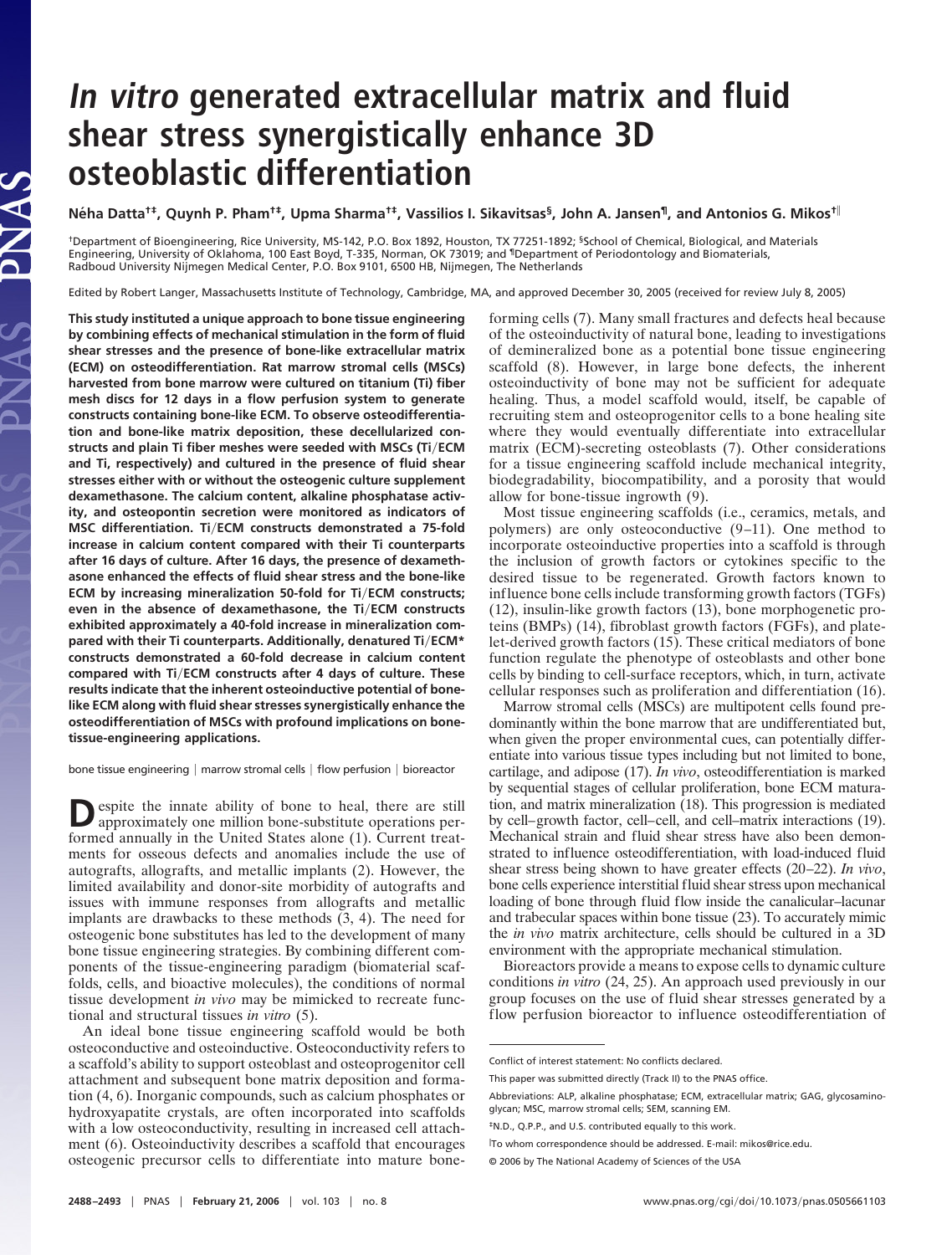MSCs. We have shown that fluid flow not only mitigates nutrient transport limitations in 3D perfusion cultures of MSCs but also provides mechanical stimulation to seeded cells in the form of fluid shear stress, resulting in increased depositions of mineralized matrix (26, 27). Cellular constructs cultured in a flow perfusion bioreactor yielded a significant increase in matrix mineralization after 16 days as compared with those cultured statically when cultured in the presence of osteogenic supplements, including dexamethasone, which has been shown to be a powerful promoter of osteodifferentiation (28). Furthermore, flow perfusion culture in the absence of dexamethasone resulted in more mineralization than static culture in the presence of dexamethasone (29). These results indicated that fluid shear stresses can positively influence and enhance osteodifferentiation of MSCs on porous scaffolds.

*In vivo*, the ECM plays an important role in maintaining and mediating bone function. Several studies suggest that the 3D matrix structure and organization can influence the phenotypic behavior of cells (1, 30). Native bone is a highly dynamic and complex system that consists predominately of a mineralized ECM secreted by osteoblasts (31). The organic components of bone-like ECM are composed of 90% type I collagen, whereas the remaining 10% consists of noncollagenous proteins (32, 33). The ECM contains various osteoinductive factors, as evidenced by bone formation in ectopic sites using demineralized bone (34). Located throughout the bone matrix are a variety of glycoproteins, such as thrombospondin, fibronectin, vitronectin, and fibrillin, which help promote cellular attachment (32). Mechanical signals are conveyed through these adhesion proteins to attached cells and cause changes in gene expression and phenotype (35). Osteopontin, bone sialoprotein, and other matrix glycoproteins are also involved in the matrix mineralization processes (33). To capitalize on the beneficial properties of ECM, we have cultured MSCs on titanium (Ti) scaffolds to generate bone-like ECM *in vitro*. The presence of this bone-like ECM resulted in significantly larger mineral deposition by MSCs over 16 days under static culture conditions as compared with constructs without pregenerated ECM (36). These results suggested that the presence of the pregenerated bone-like ECM transformed the Ti scaffold from an osteoconductive to an osteoinductive construct.

In this work, we aimed to combine the beneficial properties of fluid shear stress with those of pregenerated ECM. To do so, MSCs were seeded onto either plain Ti or pregenerated ECMcontaining Ti meshes and cultured in a flow perfusion bioreactor. A comparison of these constructs enabled us to examine the osteoinductive potential of an *in vitro* pregenerated ECM on osteoblast differentiation in the presence of fluid shear stresses. Because plain Ti constructs and those containing pregenerated ECM have different pore sizes (the ECM fills the void volume of the plain Ti scaffold), fluid flow through each of these constructs will exert different shear stresses on the seeded cells. To separate the effects of the *in vitro* generated ECM from those due to differences in shear stress, a group of constructs containing denatured pregenerated ECM were fabricated; doing so allowed for the effects of the generated ECM to be measured directly. Finally, to elucidate its osteogenic effect, the 3D *in vitro* culture of such constructs was carried out either with or without dexamethasone in the culture media. Known markers of differentiation, including expression of alkaline phosphatase (ALP), secretion of osteopontin, and deposition of a calcified ECM were used as indicators of cell differentiation and mineralization. Our approach combines all three elements of the tissue engineering paradigm: MSCs capable of osteodifferentiation, Ti fiber mesh as an osteoconductive scaffold, and a pregenerated bone-like ECM as a source of bone cell differentiation supporting factors.



Fig. 1. The calcium content of Ti and Ti/ECM constructs cultured in the flow-perfusion bioreactor after 4, 8, and 16 days of culture. The data represent means of four samples, with the error bars representing the standard deviations. Statistical differences ( $P < 0.05$ ) between Ti and Ti/ECM constructs are indicated with an asterisk; # designates a statistical difference  $(P < 0.05)$ between all other data points.

## **Results and Discussion**

This study investigated the osteoinductive capacity of an *in vitro* pregenerated ECM on the proliferation and differentiation of marrow stromal cells seeded on 3D Ti fiber mesh scaffolds and cultured in a flow-perfusion bioreactor. The pregenerated ECM used in this study was secreted by MSCs over a 12-day culture period to allow for sufficient matrix deposition; compositional analysis of the matrix indicated the presence of glycosaminoglycans (GAGs) and collagen (as determined by biochemical analysis of the Ti/ECM constructs) (see Fig. 5, which is published as supporting information on the PNAS web site). The specific questions we wanted to answer were: (*i*) What effect does the combination of bone-like ECM and flow have on osteodifferentiation? (*ii*) How is this effect different in the presence and absence of the osteogenic culture supplement dexamethasone?

Because the endpoint of osteoblast phenotypic expression is indicated by the production of a calcified, mineralized matrix (37), we measured the calcium content in the constructs as an indicator of osteodifferentiation. The measured calcium content increased with time for both Ti and Ti/ECM constructs (Fig. 1). Ti constructs, when cultured under flow perfusion in the presence of dexamethasone for 16 days, contained  $\approx 50 \mu g$  of calcium. In contrast, the Ti/ECM constructs yielded 75 times more calcium after the same amount of time,  $\approx 3,800 \mu$ g. After only 4 days of culture, the calcium content of the  $Ti/ECM$ constructs was already  $\approx 1,600 \mu$ g, whereas only 2  $\mu$ g were observed in Ti constructs.

The substantial increase in calcium content after only 4 days in Ti/ECM constructs could be attributed to two things: (*i*) the presence of the ECM in the Ti/ECM constructs and (*ii*) differences in the shear stress exerted on the cells in these constructs compared with plain Ti constructs. A previously developed cylindrical pore model showed that the fluid shear stress exerted on cells in a scaffold depends on the pore size of the construct: for a given flow rate, MSCs on constructs with smaller pore sizes experience larger shear stress and subsequently demonstrate greater matrix mineralization (38). Mercury porosimetry measurements confirmed a difference in the pore sizes of Ti and Ti/ECM scaffolds  $(65.3 \pm 3.0 \mu m$  versus  $29.8 \pm 7.1 \mu m$ , respectively), which could explain the increased mineralization in Ti/ECM scaffolds.

To separate the effects of the pore-size differences between the Ti and Ti/ECM groups from the impact of the ECM, some Ti/ECM scaffolds were denatured by heat treatment to deactivate the growth factors contained within the *in vitro* generated ECM. These Ti/ECM\* constructs had an average pore size that was not significantly different from Ti/ECM constructs (29.8  $\pm$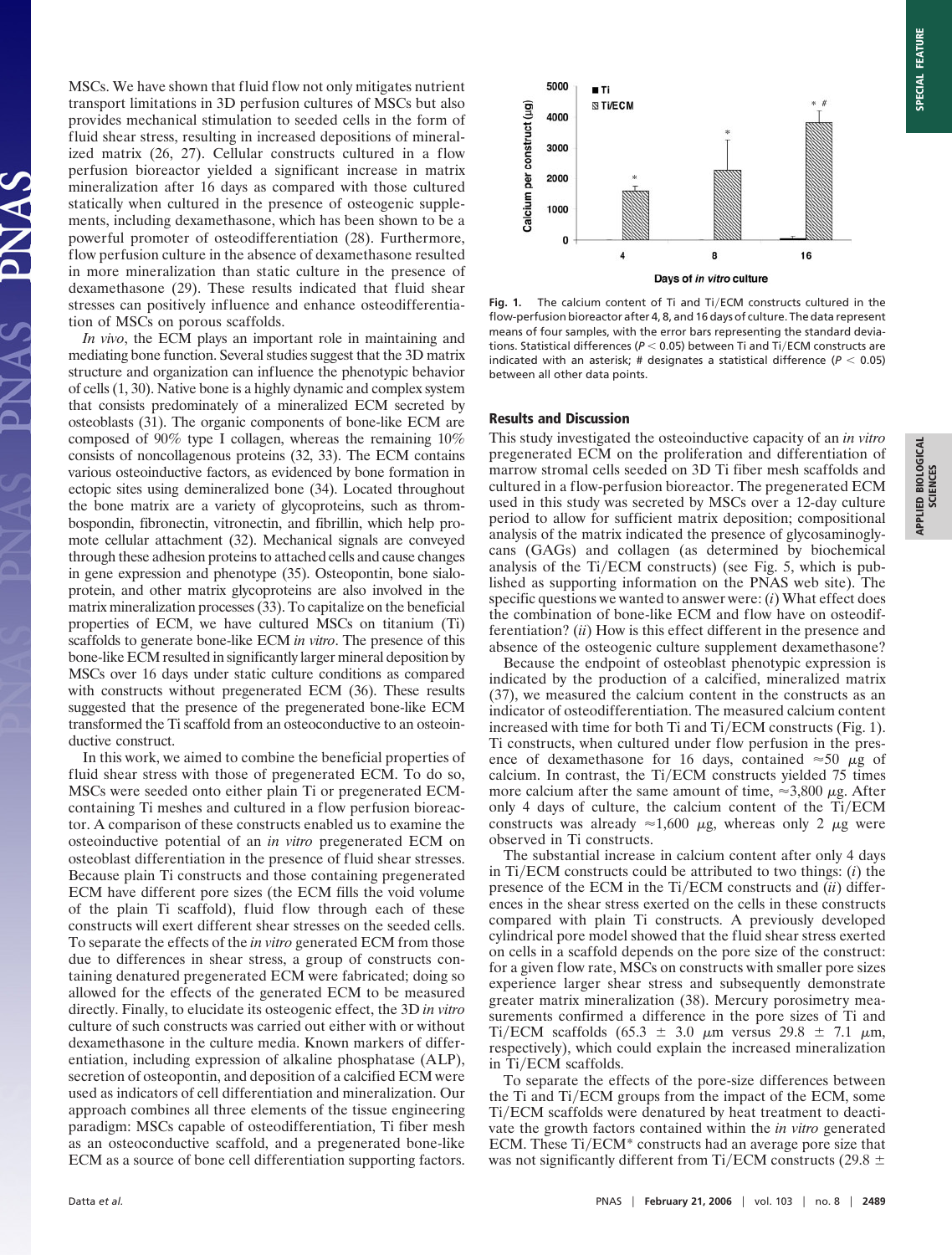

**Fig. 2.** Calcium content of constructs cultured in the flow-perfusion bioreactor. (A) The calcium content of Ti, Ti/ECM, and Ti/ECM\* constructs after four days of culture. (B) The calcium content of Ti and Ti/ECM constructs cultured in the presence and absence  $(-)$  of dexamethasone after 16 days. The data represent means of four samples, with the error bars representing the standard deviations. Statistical differences ( $P < 0.05$ ) between constructs are indicated with an asterisk; # designates a statistical difference ( $P < 0.05$ ) between all other data points.

7.1 versus  $25.7 \pm 4.6 \mu m$ , respectively). Nevertheless, Ti/ECM\* constructs demonstrated significantly less calcium than Ti/ECM constructs after 4 days of culture  $(27 \mu g)$  and  $1,600 \mu g$ , respectively) (Fig. 2*A*). The Ti/ECM<sup>\*</sup> constructs had greater cellularity than Ti and Ti/ECM constructs, indicating that the cells were able to attach and proliferate on these scaffolds (data not shown). Therefore, we hypothesize that the increased matrix mineralization observed on Ti/ECM constructs compared with Ti/ECM<sup>\*</sup> is an indicator of enhanced osteodifferentiation of MSCs on the Ti/ECM constructs because of the bioactive growth factors present in the pregenerated matrix; in the heattreated Ti/ECM\* constructs, these growth factors were not active, and, therefore, less osteodifferentiation was observed.

The role of dexamethasone in these substantial increases of mineral content was examined by comparing calcium data for the Ti/ECM/- and Ti/- constructs in flow perfusion to those constructs cultured in the presence of dexamethasone (Ti/ECM and Ti). After 16 days of culture, Ti/ECM/- constructs contained  $\approx$  75  $\mu$ g of calcium, and the Ti/- constructs had  $\approx$  1  $\mu$ g of Ca (Fig. 2*B*). Because the mineralized matrix deposition in both ECM containing groups (Ti/ECM and Ti/ECM/-) was significantly higher than their counterparts (Ti and Ti/-), there was a stimulatory effect of the pregenerated ECM on MSCs. Furthermore, even in the absence of dexamethasone, the calcium content in the Ti/ECM/- constructs after 16 days of culture was greater than in the Ti constructs, lending further credence to the osteoinductive capability of the bone-like ECM.

Furthermore, the results of this study were compared with a study in which Ti/ECM constructs were cultured statically (36) to isolate the effects of the pregenerated ECM from those of flow-perfusion culture. The calcium content of the Ti/ECM constructs in this study demonstrated a 5-fold increase relative to corresponding static Ti/ECM constructs of the previous study. For plain Ti constructs, only a 2-fold increase was observed for flow culture as compared with static culture. These results indicate that the combination of the pregenerated bonelike ECM and flow-perfusion culture in the presence of dexamethasone synergistically impact the differentiation of MSCs.

The calcium data were corroborated by examining the constructs by using scanning (S)EM and energy dispersive spectroscopy (EDS). Before *in vitro* culture, cells were seeded on the top of the scaffolds, resulting in more cells and ECM at the top of the scaffolds initially (see Fig. 6, which is published as supporting information on the PNAS web site). Images of the tops and bottoms of Ti and Ti/ECM constructs were obtained at 0, 4, 8, and 16 days to follow the evolution of the ECM deposition and matrix mineralization throughout the construct. Extensive mineralization (composed of calcium and phosphorous, according to EDS analysis) was observed at the top surfaces of Ti/ECM scaffolds after 4, 8, and 16 days of culture; by day 16, the Ti fibers were encased in ECM and no longer visible on either side of the construct.

Additionally, cross-sections of the constructs were cut and analyzed by SEM to examine the distribution of ECM throughout the constructs. Fig. 3 shows SEM images of a Ti construct after 16 days of culture (Fig. 3A), a Ti/ECM construct after 4 days of culture (Fig. 3B), and a Ti/ECM construct after 16 days of culture (Fig. 3*C*). After 16 days of flow culture, it is evident that ECM is distributed throughout Ti constructs; however, void spaces are still visible, and little mineralization is observed. In contrast, there are few open spaces in the Ti/ECM constructs after the same amount of time because of the presence of a substantial amount of mineralized matrix (Fig. 3*C*). Furthermore, a direct comparison of a Ti construct cultured for 16 days  $(Fig. 3A)$  and a Ti/ECM construct cultured for 4 days  $(Fig. 3B)$ provides a qualitative appreciation for the impact of preexisting ECM. (The Ti/ECM construct is pregenerated with a 12-day culture period, so the total *in vitro* culture period under flow perfusion is 16 days for both cases.) These results indicate that the presence of ECM and flow leads to enhanced mineralization and more uniform matrix distribution.

Before matrix mineralization, osteodifferentiation is marked by sequential stages of cellular proliferation and bone ECM maturation (18). As a measure of proliferation, the cellularities of the Ti and Ti/ECM constructs were measured (see Fig. 7, which is published as supporting information on the PNAS web site). In both groups, the cellularities exhibited a peak at day 8 accompanied by a fall by day 16. The decrease in cellularity of constructs between days 8 and 16 can be attributed to the fact that higher matrix deposition and mineralization with time cause cells to become encased within the matrix and, hence, not detected by the DNA assay. Additionally, the Ti/ECM constructs had significantly lower cellularities at days 8 and 16 compared with Ti constructs, which could be an indication of poor cell proliferation or cell death in the interior of these scaffolds. However, the presence of extensive mineralized matrix indirectly suggests that the cells were viable and continued to deposit matrix. An alternative explanation is that, because Ti/ECM constructs contain more matrix, the lower cell numbers are a result of more cells being encased. As suggested by the calcium data, we hypothesize that MSCs seeded on Ti/ECM constructs interacted with the pregenerated ECM and began to differentiate down the osteoblastic lineage.

This theory is further supported by the measurement of changes in the expression of osteoblastic markers. Specifically, ALP expression is known to peak after the end of the prolifer-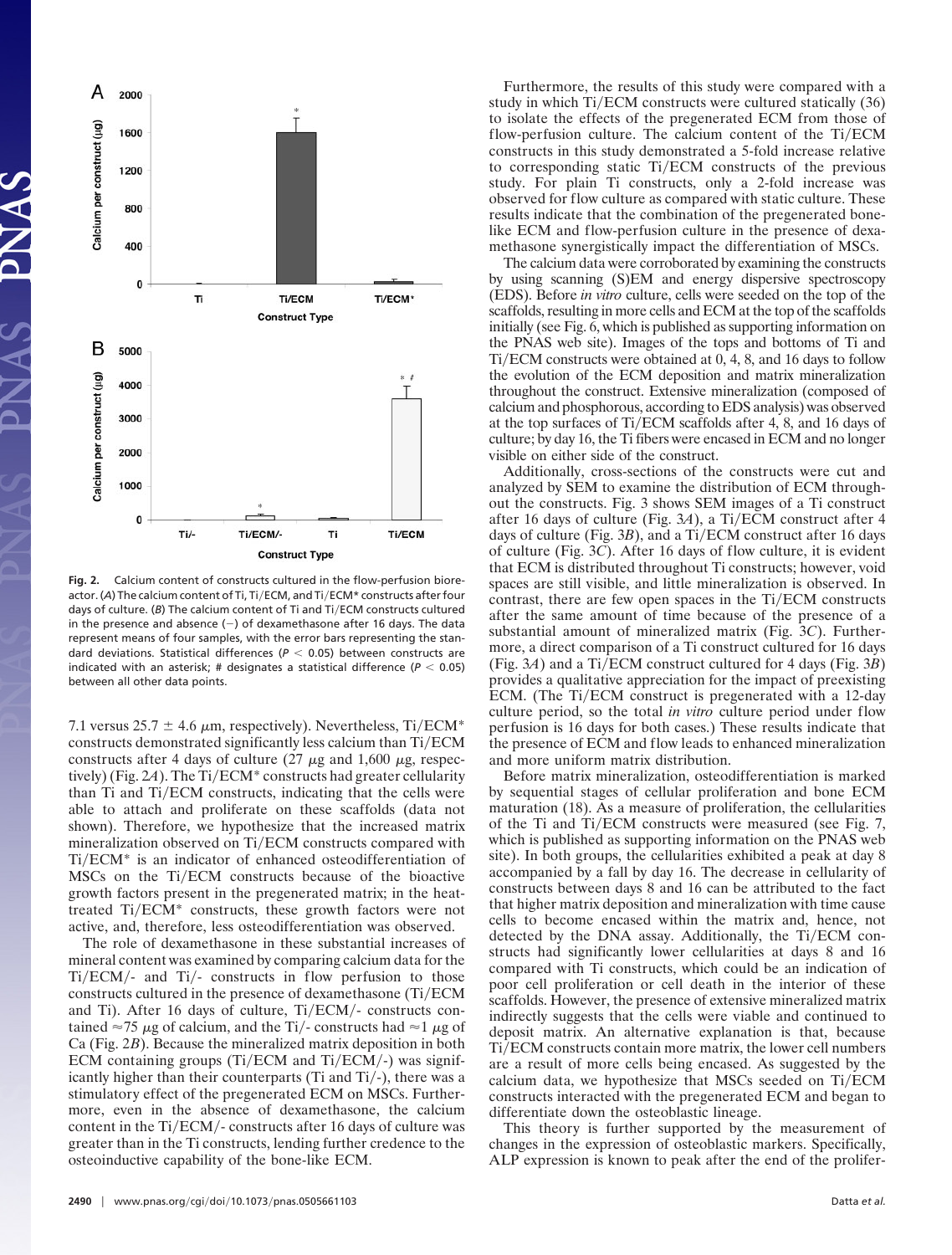

**Fig. 3.** SEM images obtained from the cross-sections of constructs cultured *in vitro* in a flow-perfusion bioreactor. Each image consists of three panels. (*Top*) One-hundred micrometers from the top of the construct. (*Middle*) The middle of the construct. (*Bottom*) One-hundred micrometers from the bottom surface. These images show the plain Ti construct after 16 days of culture (A), the Ti/ECM construct after 4 days of culture (B), and the Ti/ECM construct after 16 days of culture (C). (Scale bar, 50  $\mu$ m for all SEM images.)

ative stage and before matrix maturation during osteoblastic differentiation  $(39)$ . For both Ti and Ti/ECM constructs, there was an increase and then a decrease in ALP activity, with a peak occurring between 4 and 16 days of culture, suggesting that osteodifferentiation was occurring (Fig. 4). Additionally, at each time point, the ALP activity is significantly higher for the Ti/ECM constructs as compared with the Ti constructs. For example, at day 8, the ALP activity of the Ti/ECM constructs is  $\approx$ 3-fold higher than the Ti constructs. The increased ALP activity in the Ti/ECM constructs indicates that the presence of the bone-like ECM enhances MSC differentiation toward osteoblast-like cells.

In accordance with the ALP activity, we expected the presence of pregenerated bone-like ECM to cause the cells to secrete more osteopontin. Our results, however, demonstrate higher cumulative osteopontin secretions in the Ti constructs as compared with Ti/ECM after 7 days of culture (data shown in Fig. 8, which is published as supporting information on the PNAS web site). In light of the ALP activity of the Ti/ECM constructs, it is likely that osteopontin secretion is underestimated for these samples. We attribute this underestimation to the fact that



Fig. 4. ALP activity of Ti and Ti/ECM constructs after 4, 8, or 16 days of culture under flow perfusion. The data represent means of four samples, with the error bars representing the standard deviations. Statistical differences (*P* 0.05) between Ti and Ti/ECM constructs are indicated with an asterisk.

osteopontin is a calcium-binding protein and will, therefore, be sequestered within the mineralized matrix of the Ti/ECM constructs (36). Additionally, the mineralized matrix will prevent the physical release of osteopontin.

The potential implications of this study on tissue-engineering applications are profound. This approach provides a means to mimic the *in vivo* extracellular environment by using *in vitro* culture. Typical bone tissue engineering scaffolds, such as collagen type I (40), ceramics (10), and demineralized bone (41), contain only the organic or inorganic component of bone and are not representative of native ECM. Composite scaffolds consisting of both phases of bone may represent the overall composition of bone but do not accurately mimic the complexities of bone ECM. Furthermore, there are also considerable limitations with the ability to incorporate multiple bioactive molecules in an optimal configuration for development of bone. Our strategy for bone tissue engineering is to incorporate *in vitro* pregenerated ECM into a scaffold to capitalize on its inherent benefits. The pregenerated ECM in this study contained  $\approx 40 \mu$ g of calcium. The presence of calcium phosphate within the matrix alters the chemical composition and surface roughness of the Ti fiber mesh, which can affect the attachment of osteoblast-like cells (42) and adsorption of cytokines and growth factors (43–45). In addition to calcium, we have shown that ECM generated by using a flow perfusion bioreactor contains bone signaling molecules, such as BMP-2, FGF-2, vascular endothelial growth factor, and  $TGF- $\beta$ 1 (see Fig. 9, which is published as supporting information$ on the PNAS web site) (46). Although the effects of decellularization on this pregenerated ECM and the contained biomolecules are unknown, the enhanced matrix mineralization observed in Ti/ECM constructs as compared with plain Ti indicates that the ECM retains its osteoinductive nature.

A construct incorporating this pregenerated ECM could thus be implanted into a defect site, where its osteoinductive properties would result in the recruitment of stem and osteoprogenitor cells and adsorption of bioactive molecules within the *in vivo* environment, leading to bone repair and regeneration. Alternatively, the constructs containing pregenerated ECM could be reseeded with autologous MSCs and further cultured *in vitro*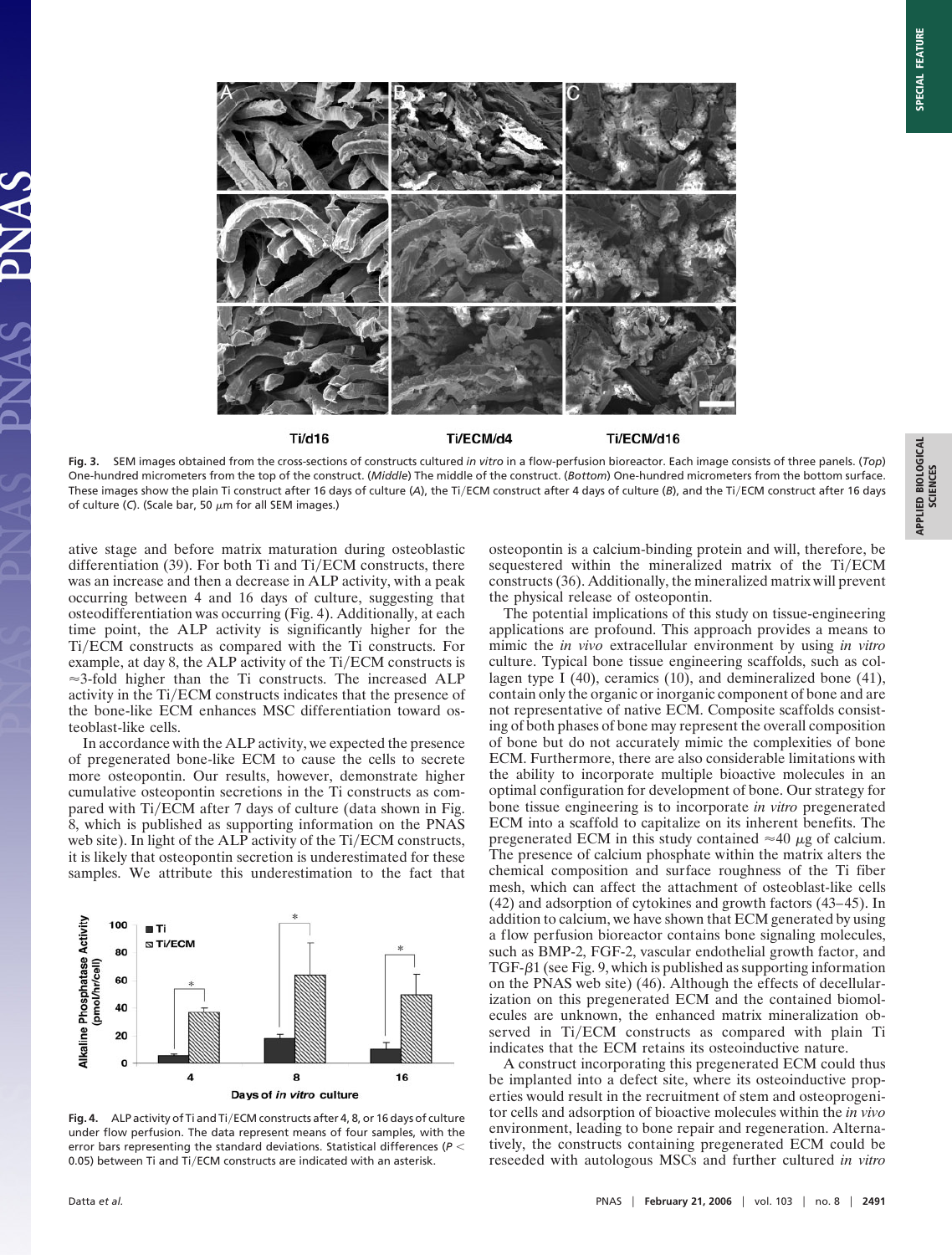before implantation with two beneficial effects. First, the existing pregenerated ECM contains bioactive molecules that provide signaling cues to direct and enhance MSC differentiation. Second, the *in vitro* 3D flow culture of the Ti/ECM constructs after reseeding leads to an improved distribution of the mineralized matrix throughout the porosity of the scaffolds. This improved distribution is particularly advantageous for tissueengineering applications; an ideal implant would be able interact with its 3D environment rather than in a restricted 2D interface.

## **Conclusions**

This study demonstrated the synergistic effect of *in vitro* pregenerated ECM and fluid flow on the proliferation and differentiation of MSCs seeded on Ti fiber mesh and cultured in a flow-perfusion bioreactor with dexamethasone. The presence of the pregenerated ECM yielded a significant increase in the amount of mineralized matrix deposited in Ti/ECM constructs as compared with denatured  $Ti/ECM^*$  constructs, demonstrating the osteoinductive capability of the ECM. In addition, Ti/ECM/- constructs also demonstrated significantly higher calcium content than the Ti/- constructs, indicating that, even in the absence of dexamethasone, the ECM induces osteodifferentiation.

In constructs cultured with dexamethasone, after 16 days of flow culture, mineralized matrix was observed throughout the Ti/ECM constructs. Additionally, an increase in ALP activity of the cells in Ti/ECM constructs was observed. Both ALP and calcium content are indicative of increased osteodifferentiation, indicating that Ti/ECM constructs have increased osteodifferentiation compared with Ti constructs. Also, the mineral content in the Ti/ECM constructs cultured under flow perfusion was 5-fold larger than measured for Ti/ECM constructs cultured statically, indicating a synergistic effect between the bone-like ECM and fluid flow. These results highlight the potential of pregenerated bone-like ECM as a viable scaffold for tissueengineering applications.

## **Materials and Methods**

**Scaffold Preparation.** Ti fiber meshes (Bekaert, Zwevegem, Belgium) with porosity of 86% and fiber diameter of 20  $\mu$ m were die-punched into 8-mm diameter discs (thickness, 0.8 mm). Scaffolds were sterilized by autoclaving before use (26).

**Rat MSC Isolation.** MSCs were harvested and pooled from 10 male Wistar rats weighing 150–175 g according to established protocols (36). Cells were cultured in the presence of  $10^{-8}$  M dexamethasone for 6 days in complete osteogenic media containing minimum essential media ( $\alpha$  modification), 10 mM  $\beta$ -glycerophosphate, 50  $\mu$ g/ml ascorbic acid, (all from Sigma), and 10% (vol) FBS (Gemini Bio-Products, Woodland, CA). Cells were trypsinized on day 6, suspended in 10% (vol) dimethyl sulfoxide (Sigma) in FBS, aliquoted in 1.5-ml cryovials, placed in a freezing canister overnight at  $-80^{\circ}$ C, and then transferred to liquid nitrogen until use. For constructs cultured without dexamethasone, all procedures were identical, except that dexamethasone was omitted from the media.

**Experimental Design.** To generate the bone-like ECM, plain Ti meshes were first seeded with MSCs and cultured in complete media under flow for a period of 12 days, after which they were decellularized (36) and sterilized with ethylene oxide gas for 12 h. To remove residual ethylene oxide, the meshes were subsequently aerated for at least 6 h. Ti constructs either with or without pregenerated ECM (Ti and Ti/ECM constructs, respectively) were prewet in PBS for 1 h and then seeded with MSCs and cultured in a flow-perfusion bioreactor for 4, 8, or 16 days. Additionally, denatured Ti/ECM constructs (Ti/ECM\*) were obtained by exposing  $Ti/ECM$  constructs to heat; these  $Ti/$ 

ECM\* constructs were subsequently seeded with MSCs and cultured in complete media under flow for 4 days. To study matrix mineralization in the absence of dexamethasone, Ti and Ti/ECM constructs were also seeded with MSCs and cultured in the absence of dexamethasone for 16 days; these groups are represented as  $Ti/-$  and  $Ti/ECM/-$  constructs.

**Flow Perfusion Culture of MSCs on Ti Meshes.** The flow perfusion culture system was set up as described in detail by Bancroft *et al.* (24). Plain Ti fiber meshes were seeded with 250,000 MSCs in 200 ml of complete media to generate Ti constructs. After 2 days, the cassettes containing the seeded constructs were placed in the bioreactor. The operation of the bioreactor system was driven by a peristaltic pump set at a rate of 1 ml/min. The cells were cultured in complete media for 4, 8, or 16 days, with a complete media exchange every 48 h. Each group consisted of six samples, including one for SEM analysis. At the end of the culture period, all constructs were rinsed with PBS and stored in 1.5 ml of distilled, deionized water at  $-20^{\circ}$ C until further use.

**Ti**-**ECM Construct Generation.** Cryopreserved MSCs were resuscitated in complete osteogenic media and subsequently cultured for 6 days. Ti meshes were seeded as described above. The constructs were cultured for 12 days in the flow-perfusion bioreactor in complete medium. At the end of the culture period, constructs were rinsed and stored in distilled, deionized water at  $-20^{\circ}$ C.

To remove cellular components, the meshes were decellularized by using three consecutive freeze–thaw cycles (47), resulting in constructs that have been shown to contain no cells (36). The Ti/ECM constructs were allowed to air dry, sterilized with ethylene oxide, and then press-fit into flow-system cassettes in a six-well plate for further culture in the bioreactor, as previously described. Preparation of Ti/ECM\* constructs was performed in a similar manner, except that, immediately after decellularization, the Ti/ECM meshes were placed in a 70°C water bath for 5 min.

**Mercury Porosimetry.** Scaffold pore size was measured by using mercury porosimetry (Autoscan 500, Quantachrome Instruments, Boynton Beach, FL) as described in ref. 38. Scaffolds were placed into the sample chamber, and the void space in the chamber was filled with mercury. The pressure was then increased at a rate of 0.01 psi/s until a total pressure of 50 psi was reached. Volume versus pressure data were converted to pore size by using software supplied by the vendor (Quantachrome Instruments AUTOSCAN, ver. 3.00). Measurements were made on three samples of each scaffold type.

**SEM Analysis.** Samples were fixed in 2.5% (vol) glutaraldehyde for 2 h. The samples were cut in half for analysis of both the top and bottom; additionally, a cross-section was cut. All samples were dried, mounted on aluminium stages, sputter coated with gold, and examined with an FEI-XL 30 Environmental Scanning Electron Microscope; energy dispersive spectroscopy (EDAX, Mahwah, NJ) was performed in conjunction with the SEM imaging.

**Biochemical Assays.** The cellularity and ALP enzyme activity of the constructs were determined as described in ref. 36. Briefly, Ti constructs were sonicated for 10 min. The DNA of the supernatant was quantified by using the PicoGreen assay (Molecular Probes) and compared with DNA extracted from known numbers of MSCs. ALP enzyme activity of the constructs was measured by using the supernatant and the Alkaline Phosphatase Assay from Sigma. Calcium content of the constructs was determined by using a calcium quantification assay obtained from Diagnostic Chemicals (Charlottetown, PEI, Canada) as